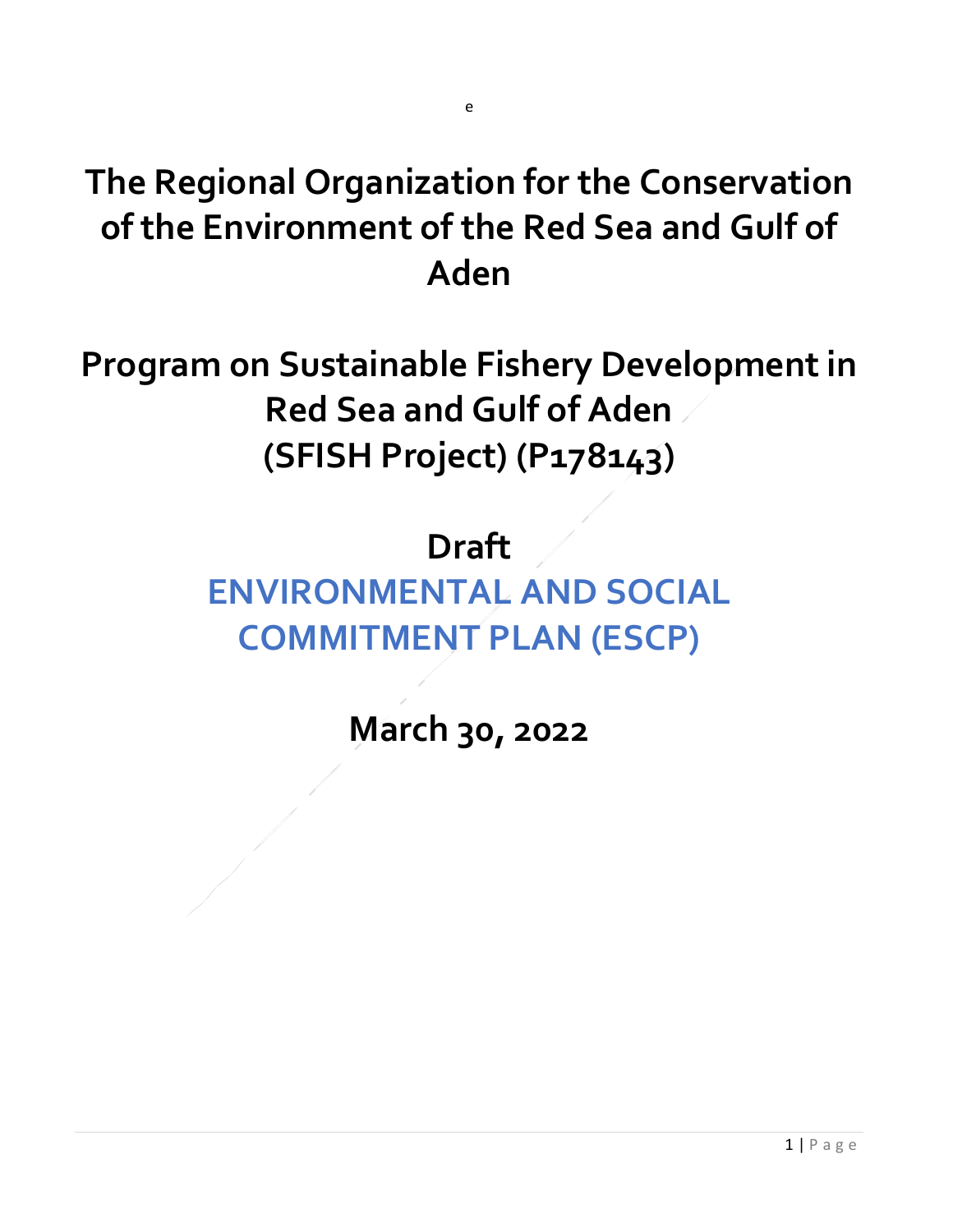#### **ENVIRONMENTAL AND SOCIAL COMMITMENT PLAN**

- 1. The Regional Organization for the Conservation of the Environment of the Red Sea and Gulf of Aden (PERSGA) (the Recipient) will implement the Program on Sustainable Development of Fisheries in Red Sea and Gulf of Aden (the Project), with the involvement of the PERSGA member countries, as set out in the Financing Agreement. The International Development Association (the Association), has agreed to provide financing (P178143) for the Project, as set out in the referred agreement.
- 2. The Recipient shall ensure that the Project is carried out in accordance with the Environmental and Social Standards (ESSs) and this Environmental and Social Commitment Plan (ESCP), in a manner acceptable to the Association. The ESCP is a part of the Financing Agreement. Unless otherwise defined in this ESCP, capitalized terms used in this ESCP have the meanings ascribed to them in the referred agreement.
- 3. Without limitation to the foregoing, this ESCP sets out material measures and actions that the Recipient shall carry out or cause to be carried out, including, as applicable, the timeframes of the actions and measures, institutional, staffing, training, monitoring and reporting arrangements, and grievance management. The ESCP also sets out the environmental and social (E&S) instruments that shall be adopted and implemented under the Project, all of which shall be subject to prior consultation and disclosure, consistent with the ESS, and in form and substance, and in a manner acceptable to the Association. Once adopted, said E&S instruments may be revised from time to time with prior written agreement by the Association.
- 4. As agreed by the Association and the Recipient, this ESCP will be revised from time to time if necessary, during Project implementation, to reflect adaptive management of Project changes and unforeseen circumstances or in response to Project performance. In such circumstances, the Recipient and the Association agree to update the ESCP to reflect these changes through an exchange of letters signed between the Association and the Recipient [PERSGA]. The Recipient shall promptly disclose the updated ESCP.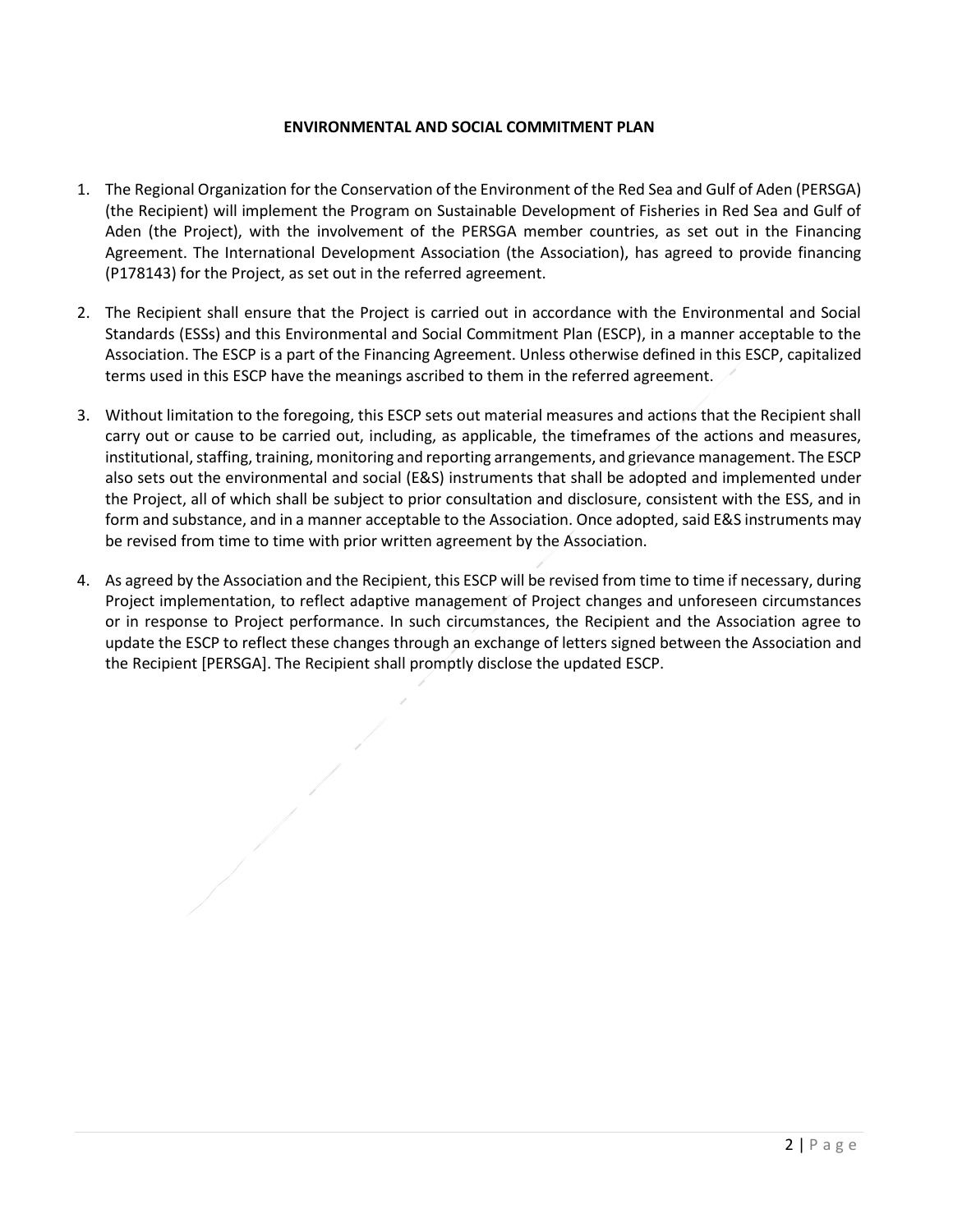| <b>MATERIAL MEASURES AND ACTIONS</b> |                                                                                                                                                                                                                                                                                                                                                                                                                                                                                                                                                                                                                                                                                                                                                                                                                                                          | <b>TIMEFRAME</b>                                                                                                                                                                                                                                                                                                                                            | <b>RESPONSIBLE ENTITY</b> |  |  |
|--------------------------------------|----------------------------------------------------------------------------------------------------------------------------------------------------------------------------------------------------------------------------------------------------------------------------------------------------------------------------------------------------------------------------------------------------------------------------------------------------------------------------------------------------------------------------------------------------------------------------------------------------------------------------------------------------------------------------------------------------------------------------------------------------------------------------------------------------------------------------------------------------------|-------------------------------------------------------------------------------------------------------------------------------------------------------------------------------------------------------------------------------------------------------------------------------------------------------------------------------------------------------------|---------------------------|--|--|
|                                      | <b>MONITORING AND REPORTING</b>                                                                                                                                                                                                                                                                                                                                                                                                                                                                                                                                                                                                                                                                                                                                                                                                                          |                                                                                                                                                                                                                                                                                                                                                             |                           |  |  |
| A                                    | <b>REGULAR REPORTING</b><br>Prepare and submit to the Association regular monitoring reports on the environmental,<br>social, health and safety (ESHS) performance of the Project, including but not limited to<br>the implementation of the ESCP, status of preparation and implementation of E&S<br>instruments required under the ESCP, stakeholder engagement activities, and<br>functioning of the grievance mechanism(s).                                                                                                                                                                                                                                                                                                                                                                                                                          | Submit bi-annual reports to the<br>Association throughout Project<br>implementation, commencing after the<br>Effective Date. Submit each report to<br>the Association] no later than 15 days<br>after the end of each reporting period.                                                                                                                     | PERSGA                    |  |  |
| B                                    | <b>INCIDENTS AND ACCIDENTS</b><br>Promptly notify the Association of any incident or accident related to the Project which<br>has, or is likely to have, a significant adverse effect on the environment, the affected<br>communities, the public or workers, including, inter alia, cases of sexual exploitation and<br>abuse (SEA), sexual harassment (SH), and accidents that result in death, serious or<br>multiple injury for example during training events. Provide sufficient detail regarding the<br>scope, severity, and possible causes of the incident or accident, indicating immediate<br>measures taken or that are planned to be taken to address it, as appropriate.<br>Subsequently, at the Association's request, prepare a report on the incident or accident<br>and propose any measures to address it and prevent its recurrence. | Notify the Association no later than 48<br>hours after learning of the incident or<br>accident.<br>Provide subsequent report to the<br>Association within a timeframe<br>acceptable to the Association                                                                                                                                                      | PERSGA                    |  |  |
|                                      | <b>ESS 1: ASSESSMENT AND MANAGEMENT OF ENVIRONMENTAL AND SOCIAL RISKS AND IMPACTS</b>                                                                                                                                                                                                                                                                                                                                                                                                                                                                                                                                                                                                                                                                                                                                                                    |                                                                                                                                                                                                                                                                                                                                                             |                           |  |  |
| 1.1                                  | <b>ORGANIZATIONAL STRUCTURE</b><br>Establish and maintain a Project Coordinating Unit (PCU) with qualified staff and<br>resources to support management of ESHS risks and impacts of the Project including an<br>Environmental and Social Specialist (ESS).<br><b>ENVIRONMENTAL AND SOCIAL INSTRUMENTS</b><br>Adopt and implement an Environmental and Social Actions (ESA) to be specified in the<br>Project Operations Manual (POM) for Component 1 of the Project, consistent with the<br>relevant ESSs, and LMP.                                                                                                                                                                                                                                                                                                                                     | Establish and maintain a PCU as set out<br>in the financing agreement. Hire or<br>appoint the ESS within one month after<br>Project effectiveness, and thereafter<br>maintain these positions throughout<br>Project implementation.<br>Adopt the ESA and LMP by Project<br>effectiveness, and thereafter<br>implement throughout Project<br>implementation. | PERSGA                    |  |  |
| 1.3                                  | <b>TECHNICAL ASSISTANCE</b>                                                                                                                                                                                                                                                                                                                                                                                                                                                                                                                                                                                                                                                                                                                                                                                                                              | Throughout Project implementation.                                                                                                                                                                                                                                                                                                                          | PERSGA                    |  |  |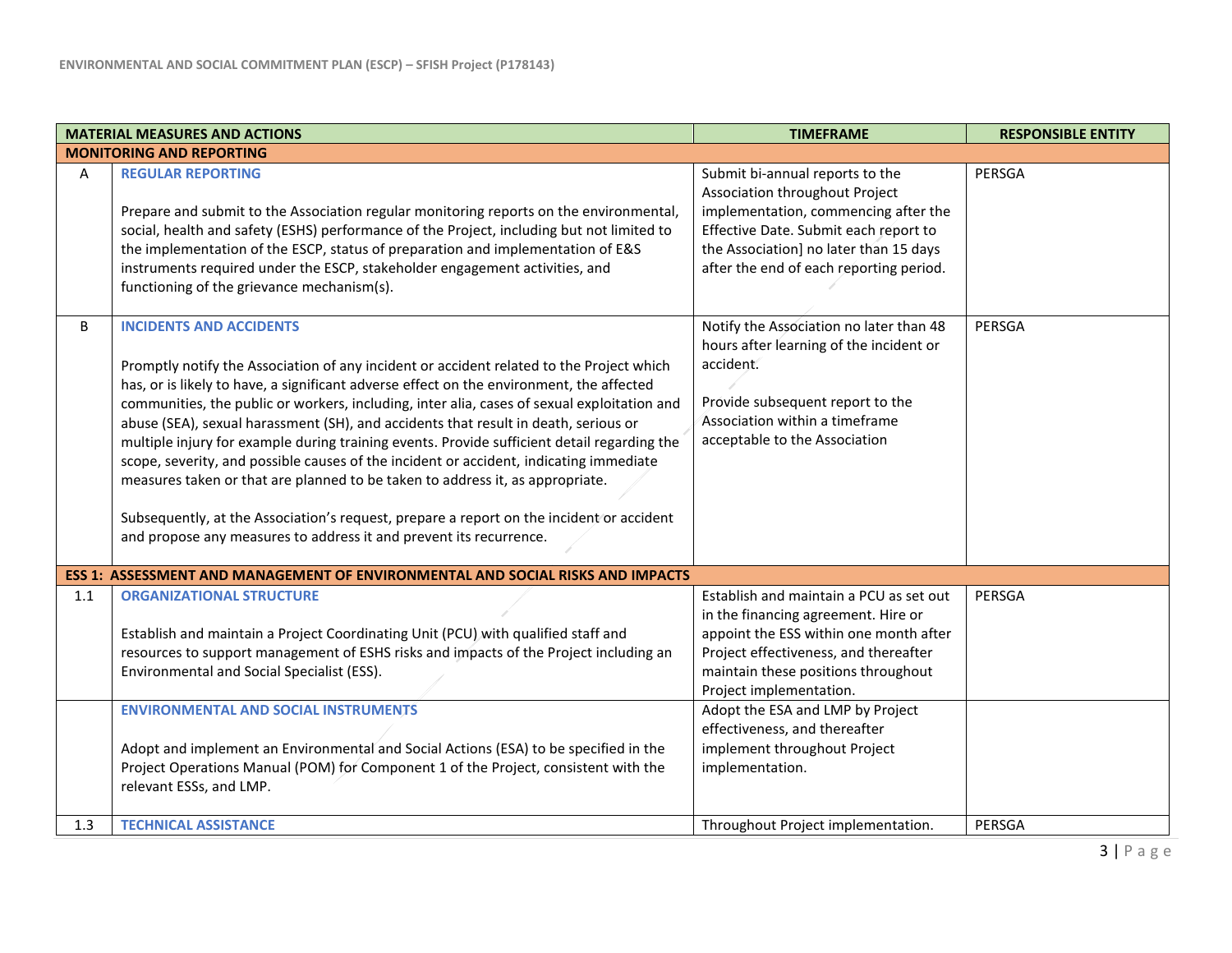| <b>MATERIAL MEASURES AND ACTIONS</b> |                                                                                                                                                                                                                                                                                                                                                                                                                                                      | <b>TIMEFRAME</b>                                                                                                                                                         | <b>RESPONSIBLE ENTITY</b> |
|--------------------------------------|------------------------------------------------------------------------------------------------------------------------------------------------------------------------------------------------------------------------------------------------------------------------------------------------------------------------------------------------------------------------------------------------------------------------------------------------------|--------------------------------------------------------------------------------------------------------------------------------------------------------------------------|---------------------------|
|                                      | Ensure that the consultancies, studies, capacity building, training, and any other<br>technical assistance activities under the Project are carried out in accordance with terms<br>of reference acceptable to the Association, that are consistent with the ESSs. Thereafter<br>ensure that the outputs of such activities comply with the terms of reference.                                                                                      |                                                                                                                                                                          |                           |
|                                      | <b>ESS 2: LABOR AND WORKING CONDITIONS</b>                                                                                                                                                                                                                                                                                                                                                                                                           |                                                                                                                                                                          |                           |
| 2.1                                  | <b>LABOR MANAGEMENT PROCEDURES</b><br>Develop, adopt and implement the Labor Management Procedures (LMP) for the                                                                                                                                                                                                                                                                                                                                     | Adopt the LMP no later than Project<br>effectiveness, and thereafter<br>implement the LMP throughout Project                                                             | PERSGA                    |
|                                      | Project, including, inter alia, provisions on working conditions, management of workers<br>relationships, occupational health and safety (including personal protective equipment,<br>and emergency preparedness and response), code of conduct (including relating to SEA<br>and SH), forced labor, child labor, grievance arrangements for Project workers, and<br>applicable requirements for contractors, subcontractors, and supervising firms. | implementation.                                                                                                                                                          |                           |
| 2.2                                  | <b>GRIEVANCE MECHANISM FOR PROJECT WORKERS</b><br>Establish and operate a grievance mechanism for Project workers, as described in the<br>LMP and consistent with ESS2.                                                                                                                                                                                                                                                                              | Establish grievance mechanism prior<br>engaging Project workers and<br>thereafter maintain and operate it<br>throughout Project implementation                           | PERSGA                    |
|                                      | <b>ESS 3: RESOURCE EFFICIENCY AND POLLUTION PREVENTION AND MANAGEMENT</b>                                                                                                                                                                                                                                                                                                                                                                            |                                                                                                                                                                          |                           |
| 3.1                                  | Not Relevant                                                                                                                                                                                                                                                                                                                                                                                                                                         |                                                                                                                                                                          |                           |
|                                      | <b>ESS 4: COMMUNITY HEALTH AND SAFETY</b>                                                                                                                                                                                                                                                                                                                                                                                                            |                                                                                                                                                                          |                           |
| 4.1                                  | <b>COMMUNITY HEALTH AND SAFETY</b><br>Assess and manage specific risks and impacts to the community arising from Project<br>activities, including, inter alia, COVID-19 risks during training events and include<br>mitigation measures as part of the POM.                                                                                                                                                                                          | Same timeframe as for the adoption<br>and implementation of the POM.                                                                                                     | PERSGA                    |
| 4.2                                  | <b>SEA AND SH RISKS</b><br>Adopt and implement a SEA/SH Action Plan as part of the POM to assess and manage<br>the risks of SEA and SH.                                                                                                                                                                                                                                                                                                              | Adopt the SEA/SH Action Plan prior to<br>commencement of project activities,<br>and thereafter implement the SEA/SH<br>Action Plan throughout Project<br>implementation. | PERSGA                    |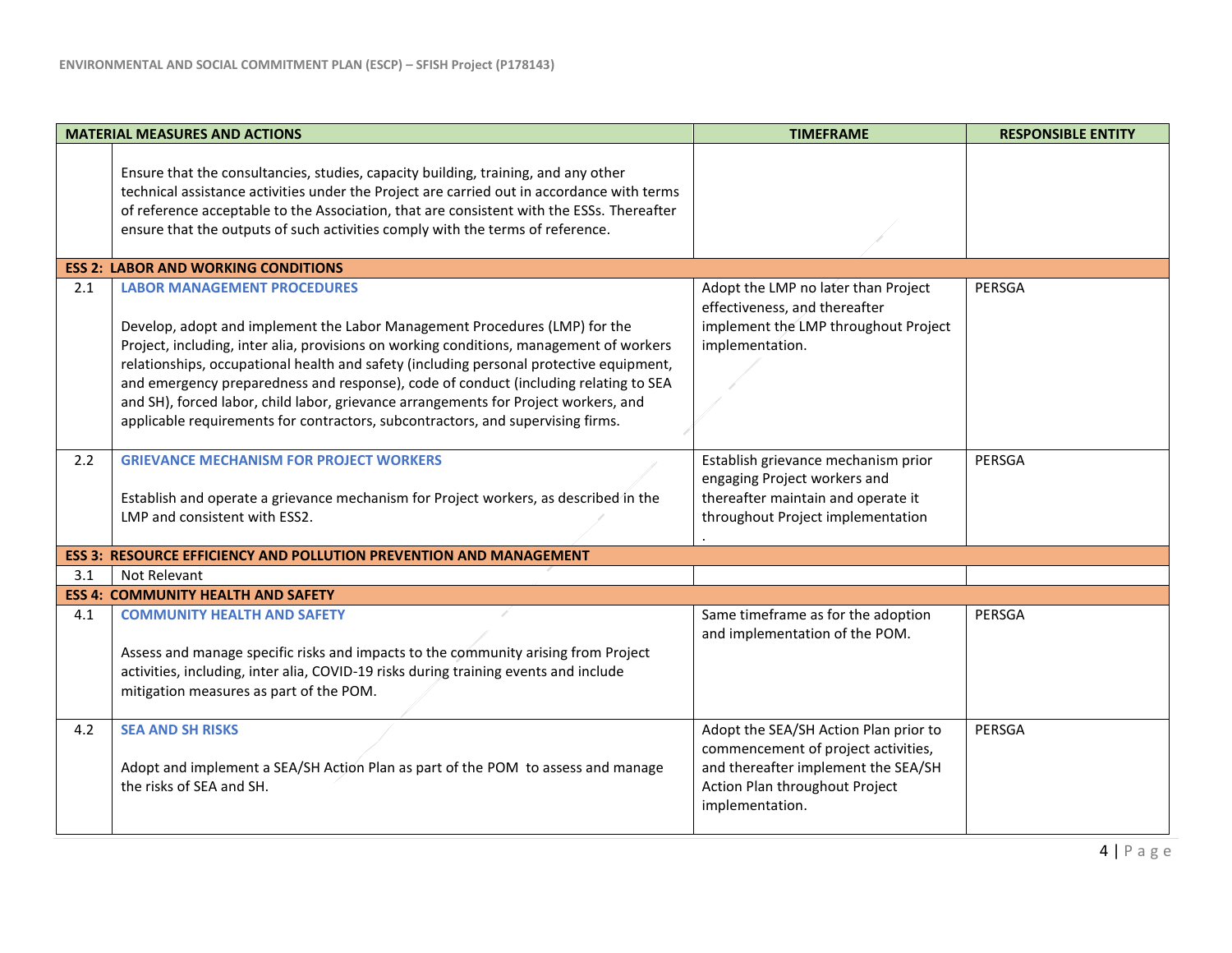| <b>MATERIAL MEASURES AND ACTIONS</b> |                                                                                                                                                                                     | <b>TIMEFRAME</b>                       | <b>RESPONSIBLE ENTITY</b> |  |  |  |
|--------------------------------------|-------------------------------------------------------------------------------------------------------------------------------------------------------------------------------------|----------------------------------------|---------------------------|--|--|--|
|                                      | <b>ESS 5: LAND ACQUISITION, RESTRICTIONS ON LAND USE AND INVOLUNTARY RESETTLEMENT</b>                                                                                               |                                        |                           |  |  |  |
| 5.1                                  | Not Relevant                                                                                                                                                                        |                                        |                           |  |  |  |
|                                      | ESS 6: BIODIVERSITY CONSERVATION AND SUSTAINABLE MANAGEMENT OF LIVING NATURAL RESOURCES [the relevance of ESS6 is established during the ESA process. As                            |                                        |                           |  |  |  |
|                                      | with other ESSs, ESS6 may require the adoption of specific measures that may be set out in an E&S instrument (e.g. ESMP) already mentioned in the section under ESS1                |                                        |                           |  |  |  |
|                                      | above or as a stand-alone instrument or a separate measure or action. See examples below].                                                                                          |                                        |                           |  |  |  |
| 6.1                                  | Not Relevant                                                                                                                                                                        |                                        |                           |  |  |  |
|                                      |                                                                                                                                                                                     |                                        |                           |  |  |  |
|                                      | ESS 7: INDIGENOUS PEOPLES/SUB-SAHARAN AFRICAN HISTORICALLY UNDERSERVED TRADITIONAL LOCAL COMMUNITIES                                                                                |                                        |                           |  |  |  |
| 7.1                                  | Not Relevant                                                                                                                                                                        |                                        |                           |  |  |  |
|                                      |                                                                                                                                                                                     |                                        |                           |  |  |  |
|                                      | <b>ESS 8: CULTURAL HERITAGE</b>                                                                                                                                                     |                                        |                           |  |  |  |
| 8.1                                  | Not Relevant                                                                                                                                                                        |                                        |                           |  |  |  |
|                                      |                                                                                                                                                                                     |                                        |                           |  |  |  |
|                                      | ESS 9: FINANCIAL INTERMEDIARIES [This standard is only relevant for Projects involving Financial Intermediaries (FIs).]                                                             |                                        |                           |  |  |  |
| 9.1                                  | Not Relevant                                                                                                                                                                        |                                        |                           |  |  |  |
|                                      | <b>ESS 10: STAKEHOLDER ENGAGEMENT AND INFORMATION DISCLOSURE</b>                                                                                                                    |                                        |                           |  |  |  |
| 10.1                                 | STAKEHOLDER ENGAGEMENT PLAN PREPARATION AND IMPLEMENTATION                                                                                                                          | Adopt the SEP prior to Project         | PERSGA                    |  |  |  |
|                                      |                                                                                                                                                                                     | Appraisal, and thereafter implement    |                           |  |  |  |
|                                      | Develop, adopt and implement a Stakeholder Engagement Plan (SEP) for the Project,                                                                                                   | the SEP throughout Project             |                           |  |  |  |
|                                      | consistent with ESS10, which shall include measures to, inter alia, provide stakeholders<br>with timely, relevant, understandable and accessible information, and consult with them | implementation.                        |                           |  |  |  |
|                                      | in a culturally appropriate manner, which is free of manipulation, interference, coercion,                                                                                          |                                        |                           |  |  |  |
|                                      | discrimination and intimidation.                                                                                                                                                    |                                        |                           |  |  |  |
|                                      |                                                                                                                                                                                     |                                        |                           |  |  |  |
| 10.2                                 | <b>PROJECT GRIEVANCE MECHANISM</b>                                                                                                                                                  | Establish the grievance mechanism      | PERSGA                    |  |  |  |
|                                      |                                                                                                                                                                                     | within two months after Project        |                           |  |  |  |
|                                      | Establish, publicize, maintain, and operate an accessible grievance mechanism, to                                                                                                   | effectiveness, and thereafter maintain |                           |  |  |  |
|                                      | receive and facilitate resolution of concerns and grievances in relation to the Project,                                                                                            | and operate the mechanism throughout   |                           |  |  |  |
|                                      | promptly and effectively, in a transparent manner that is culturally appropriate and                                                                                                | Project implementation.                |                           |  |  |  |
|                                      | readily accessible to all Project-affected parties, at no cost and without retribution,                                                                                             |                                        |                           |  |  |  |
|                                      | including concerns and grievances filed anonymously, in a manner consistent with                                                                                                    |                                        |                           |  |  |  |
|                                      | ESS10.                                                                                                                                                                              |                                        |                           |  |  |  |
|                                      |                                                                                                                                                                                     |                                        |                           |  |  |  |